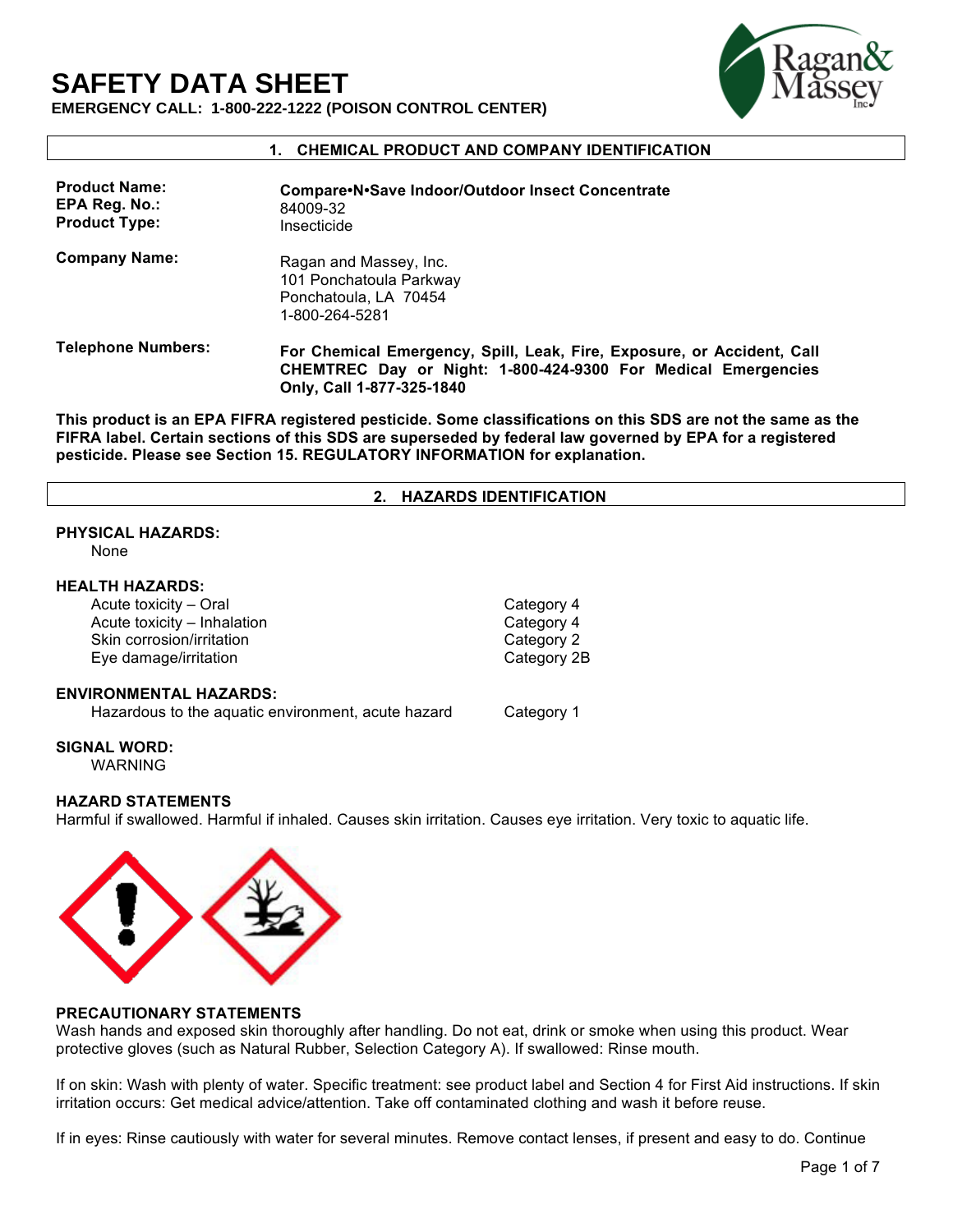rinsing. If eye irritation persists: Get medical advice/attention.

Avoid breathing mist/vapors/spray. Use only outdoors or in a well-ventilated area. If inhaled: Remove person to fresh air and keep comfortable for breathing.

Call a poison center/doctor if you feel unwell. See product label and Section 4 for emergency medical advice/attention.

Dispose of contents/container in accordance with State and Federal Regulations. See product label for disposal instructions.

Avoid releases to the environment. Collect spillage.

| <b>COMPOSITION / INFORMATION ON INGREDIENTS</b><br>3. |                     |                     |  |
|-------------------------------------------------------|---------------------|---------------------|--|
| <b>COMPONENT</b>                                      | CAS NO.             | % BY WEIGHT         |  |
| <b>Bifenthrin</b>                                     | 82657-04-3          | $7.50 - 8.30$       |  |
| Propylene glycol                                      | 57-55-6             | $9.50 - 10.50$      |  |
| Other Ingredients                                     | <b>Trade Secret</b> | <b>Trade Secret</b> |  |

**Synonyms:** (2-methyl[1,1'-biphenyl]–3-yl)methyl 3-(2-chloro-3,3,3-trifluoro-1-propenyl)-2,2 dimethylcyclopropanecarboxylate

Ingredients not precisely identified are proprietary or non-hazardous. Values are not product's specifications.

# **4. FIRST AID MEASURES**

**If Swallowed:** Call a poison control center or doctor immediately for treatment advice. Have person sip a glass of water if able to swallow. Do not induce vomiting unless told to do so by the poison control center or doctor. Do not give anything by mouth to an unconscious person.

**If Inhaled:** Move person to fresh air. If person is not breathing, call 911 or an ambulance, then give artificial respiration, preferably by mouth-to-mouth, if possible. Call a poison control center or doctor for further treatment advice.

**If on Skin or Clothing:** Take off contaminated clothing. Rinse skin immediately with plenty of water for 15 to 20 minutes. Call a poison control center or doctor for treatment advice.

**If in Eyes:** Hold eye open and rinse slowly and gently with water for 15 to 20 minutes. Remove contact lenses, if present, after the first 5 minutes, then continue rinsing eye. Call a poison control center or doctor for treatment advice.

**Most Important symptoms/effects, acute and delayed:** Brief skin exposure may cause moderate irritation. Prolonged exposure or overexposure may cause paresthesia (rash, tingling, numb, or burning sensation) which is characteristic of overexposure to the skin to pyrethroid insecticides. Dermal absorption is typically minimal. Systemic intoxication resulting from overexposure to the skin is not expected. Eye exposure may cause mild irritation.

**Indication of Immediate medical attention and special treatment if needed, if necessary:** Seek immediate medical attention for overexposure resulting in stupor, rapid breathing and heartbeat, profuse sweating and/or seizures

**Note to Physician:** This product is a pyrethroid. If large amounts have been ingested, the stomach and intestine should be evacuated. Treatment is symptomatic and supportive. Digestible fats, oils or alcohol may increase absorption and so should be avoided.

# **5. FIRE FIGHTING MEASURES**

**Extinguishing Media:** Use water spray, dry chemical, foam, or carbon dioxide.

**Special Fire Fighting Procedures:** Firefighters should wear NIOSH/MSHA approved self-contained breathing apparatus and full fire-fighting turn out gear. Dike area to prevent runoff and contamination of water sources. Dispose of fire control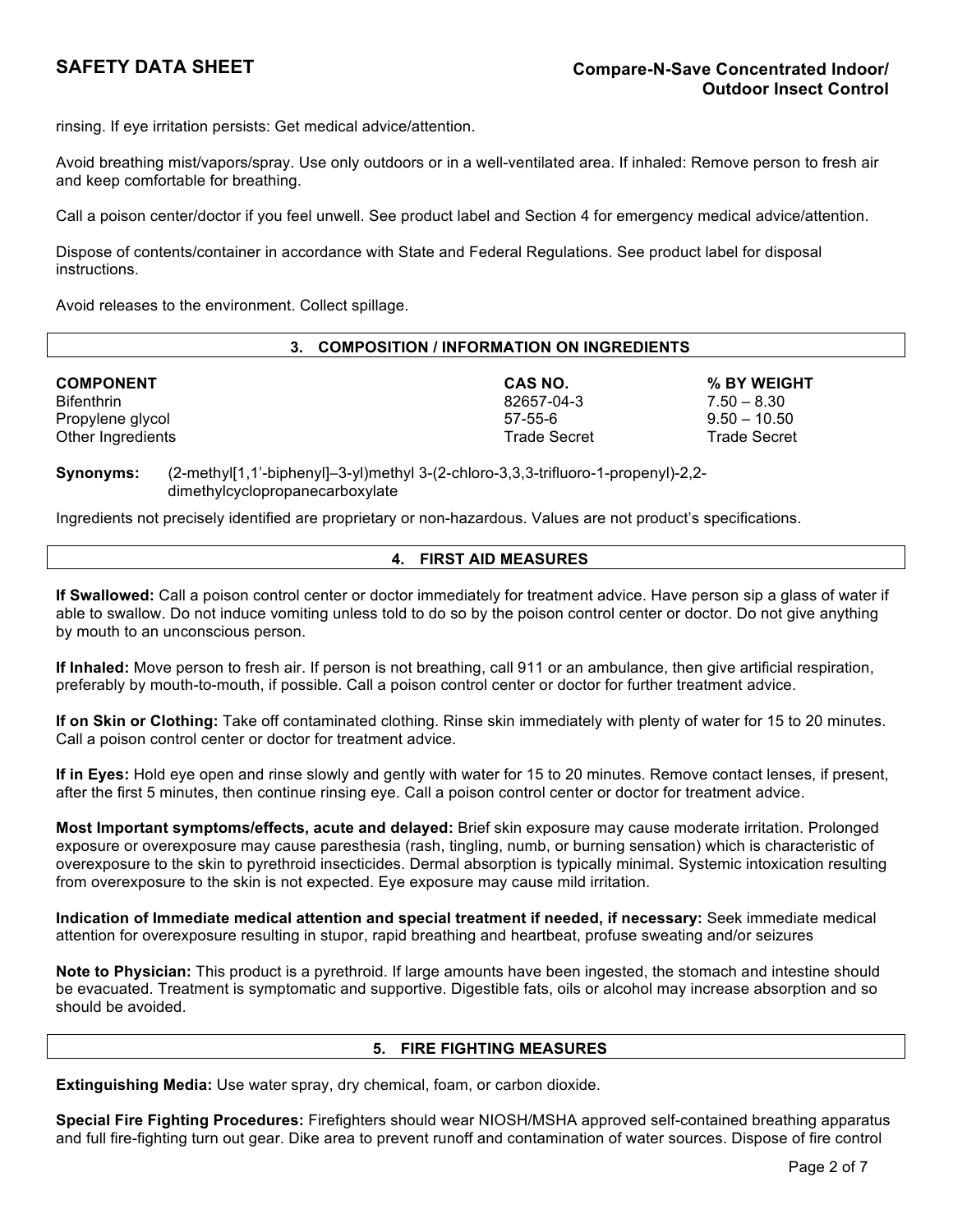water later.

**Unusual Fire and Explosion Hazards:** Slightly combustible, and may support combustion at elevated temperatures. If water is used to fight fire, contain runoff, using dikes to prevent contamination of water supplies. Dispose of fire control water later.

**Hazardous Decomposition Materials (Under Fire Conditions):** May produce gases such as hydrogen chloride, hydrogen fluoride, carbon oxides and unidentified organic compounds.

#### **6. ACCIDENTAL RELEASE MEASURES**

**Personal Precautions:** Wear appropriate protective gear for the situation. See Personal Protection information in Section 8.

**Environmental Precautions:** Prevent material from entering public sewer systems or any waterways. Do not flush to drain. Large spills to soil or similar surfaces may necessitate removal of topsoil. The affected area should be removed and placed in an appropriate container for disposal.

**Methods for Containment:** Dike spill using absorbent or impervious materials such as earth, sand or clay. Collect and contain contaminated absorbent and dike material for disposal.

**Methods for Clean-Up and Disposal:** Avoid creation of dusty conditions. If dry, sweep or scoop up material and place into container for disposal. If wet, pump any free liquid into an appropriate closed container. Decontaminate tools and equipment following cleanup. See Section 13: DISPOSAL CONSIDERATIONS for more information.

Large spills may be reportable to the National Response Center (800-424-8802) and to state and/or local agencies.

#### **7. HANDLING AND STORAGE**

#### **HANDLING:**

Harmful if swallowed or absorbed through skin. Avoid contact with eyes, skin and clothing. Users should wash hands before eating, drinking, chewing gum, using tobacco or using the toilet. Remove clothing/Personal Protective Equipment (PPE) immediately if pesticide gets inside. Then wash thoroughly and put on clean clothing. Remove Personal Protective Equipment (PPE) immediately after handling this product. Wash the outside of gloves before removing. As soon as possible, wash thoroughly and change into clean clothing.

#### **STORAGE:**

Keep out of reach of children and animals, Store in original containers only. Store in a cool, dry place and avoid excess heat. Carefully open containers. After partial use, replace lids and close tightly. **DO NOT** put concentrate or dilute material into food or drink container. In case of spill, avoid contact, isolate area, and keep out animals and unprotected persons. Confine spills. Call CHEMTREC: 1-800-424-9300.

# **8. EXPOSURE CONTROLS / PERSONAL PROTECTION**

#### **Engineering Controls:**

Where engineering controls are indicated by specific use conditions or a potential for excessive exposure, use local exhaust ventilation at the point of generation.

# **Personal Protective Equipment:**

**Eye/Face Protection:** To avoid contact with eyes or when handlers are working in a non-ventilated space, wear chemical goggles or safety glasses with front, brow and temple protection. An emergency eyewash or water supply should be readily accessible to the work area.

**Skin Protection:** To avoid contact with skin, wear long pants, long-sleeved shirt, shoes, socks and chemical resistant gloves. An emergency shower or water supply should be readily accessible to the work area.

**Respiratory Protection:** If vapors or mists exceed acceptable levels or when working in a non-ventilated space, wear a NIOSH approved respirator with any R, P or HE filter or a NIOSH approved respirator with an organic vapor (OV) cartridge or canister with any R, P, or HE prefilter.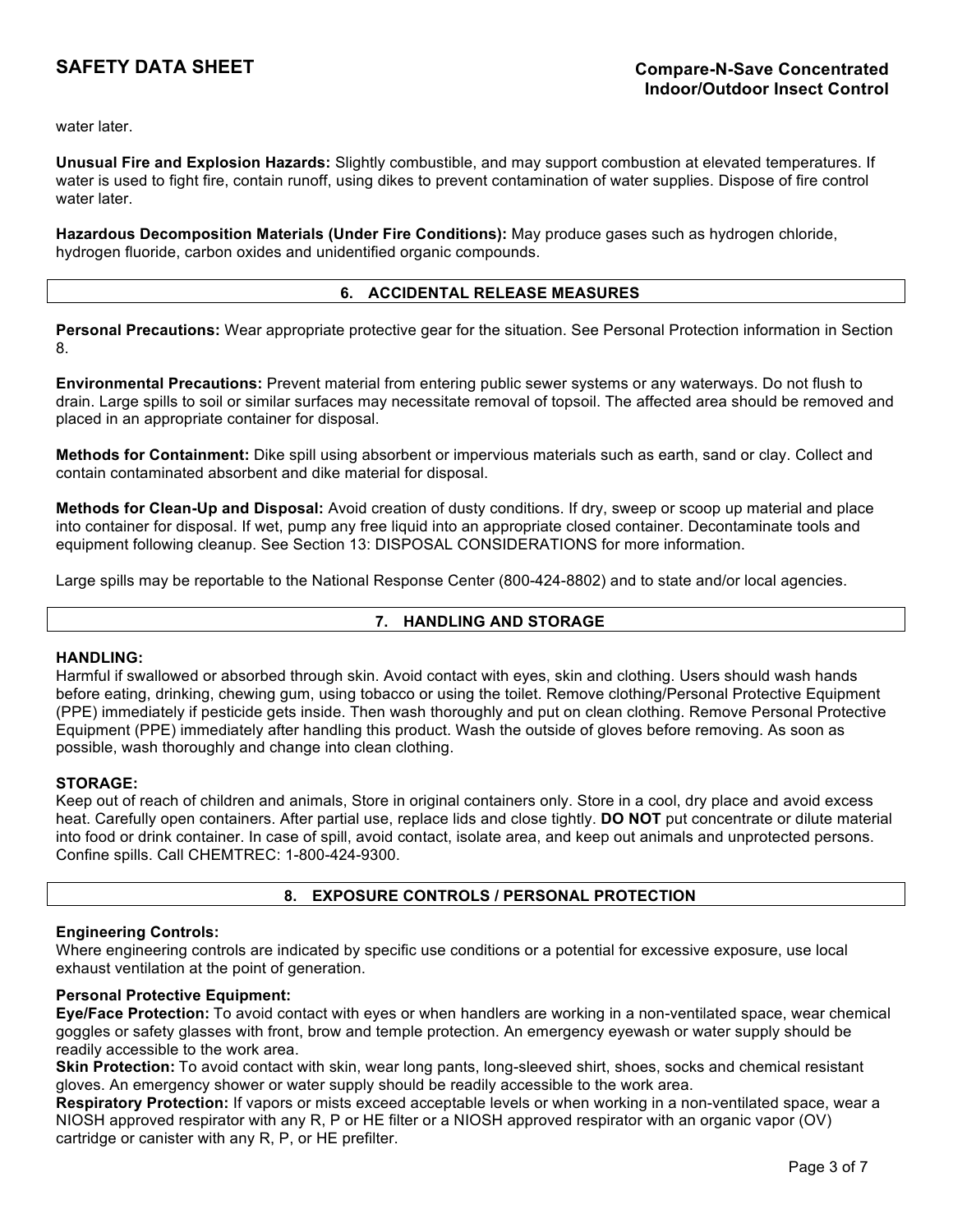**General Hygiene Considerations:** Personal hygiene is an important work practice exposure control measure and the following general measures should be taken when working with or handling this material: 1) Do not store, use and/or consume foods, beverages, tobacco products, or cosmetics in areas where this material is stored. 2) Wash hands and face carefully before eating, drinking, using tobacco, applying cosmetics or using the toilet.

#### **Exposure Guidelines:**

|                   | <b>OSHA</b> |             | <b>ACGIH</b> |             |                   |  |
|-------------------|-------------|-------------|--------------|-------------|-------------------|--|
| <b>Component</b>  | <b>TWA</b>  | <b>STEL</b> | <b>TWA</b>   | <b>STEL</b> | Unit              |  |
| <b>Bifenthrin</b> | NE          | <b>NE</b>   | $10*$        | NE          |                   |  |
| Propylene Glycol  | 10 (WEEL)   | <b>NE</b>   | NE           | NE          | mg/m <sup>3</sup> |  |
| Other Ingredients | NE          | <b>NE</b>   | NE           | <b>NE</b>   |                   |  |

WEEL = AIHA Workplace Environmental Exposure Level

NE = Not Established

# **9. PHYSICAL AND CHEMICAL PROPERTIES**

| Appearance:                                   | Off-white colored liquid               |
|-----------------------------------------------|----------------------------------------|
| Odor:                                         | Faint odor                             |
| Odor threshold:                               | No data available                      |
| pH:                                           | 6-8 (1% Solution)                      |
| <b>Melting point:</b>                         | No data available                      |
| Initial boiling point and boiling range:      | No data available                      |
| Flash point:                                  | No data available                      |
| <b>Evaporation rate:</b>                      | No data available                      |
| Flammability (solid, gas):                    | No data available                      |
| Upper/lower flammability or explosive limits: | No data available                      |
| <b>Vapor Pressure:</b>                        | No data available                      |
| <b>Vapor Density:</b>                         | No data available                      |
| <b>Relative density:</b>                      | 1.017 $g/ml$                           |
| Solubility(ies):                              | Dispersible                            |
| Partition coefficient: n-octanol/water:       | No data available                      |
| <b>Autoignition temperature:</b>              | No data available                      |
| <b>Decomposition temperature:</b>             | No data available                      |
| <b>Viscosity:</b>                             | 573.897 cSt (20°C); 381.811 cSt (40°C) |
| <b>VOC Emission Potential (%):</b>            | 9.76                                   |

**Note:** Physical data are typical values, but may vary from sample to sample. A typical value should not be construed as a guaranteed analysis or as a specification.

# **10. STABILITY AND REACTIVITY**

**Reactivity:** Stable under normal conditions of use.

**Chemical Stability:** This material is stable under normal handling and storage conditions.

**Possibility of Hazardous Reactions:** Hazardous polymerization will not occur.

**Conditions to Avoid:** Excessive heat. Do not store near heat or flame.

**Incompatible Materials:** Potassium permanganate.

**Hazardous Decomposition Products:** Under fire conditions, may produce gases such as hydrogen chloride, hydrogen fluoride, carbon oxides and unidentified organic compounds.

# **11. TOXICOLOGICAL INFORMAITON**

**Likely Routes of Exposure:** Inhalation, eye and skin contact.

**Symptoms of Exposure:** Skin contact with bifenthrin causes slight irritation. Overexposure to the skin may produce skin sensations such as rash, numbness, burning or tingling. These skin sensations are reversible and usually subside within 12 hours. Causes mild eye irritation. Systemic effects are not expected from skin exposure. Overexposure (inhalation or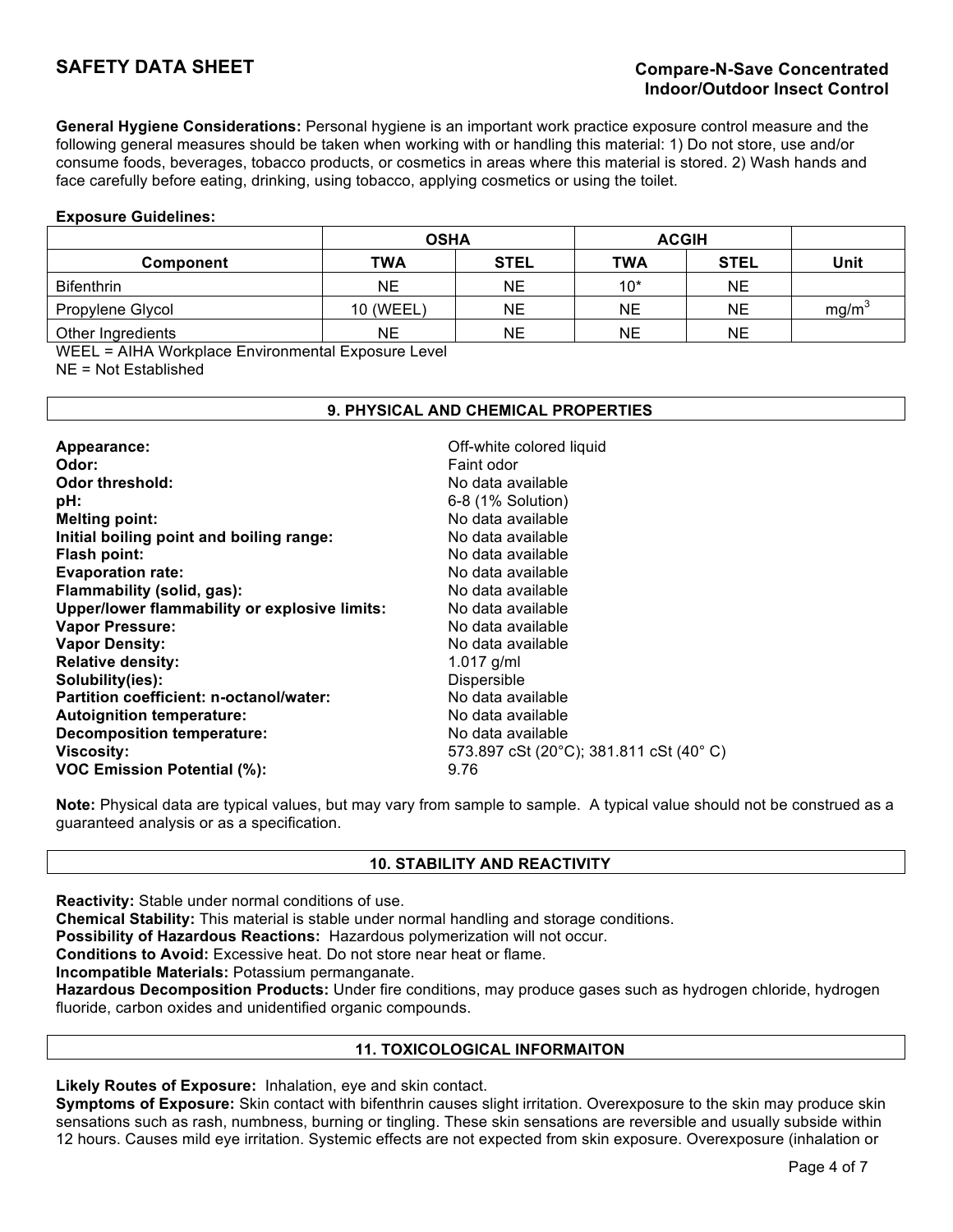ingestion) may result in tremors, convulsions, incoordination, decreased locomotion and nasal discharge, including bleeding.

# **Delayed, immediate and chronic effects of exposure:** None presently known.

# **Toxicological Data:**

**Oral, Rat LD<sub>50</sub>: 975.5 mg/kg Dermal, Rat or Rabbit LD<sub>50</sub>: >5,000 mg/kg Inhalation, Rat 4-hr LC<sub>50</sub>: >2.04 mg/l (No mortalities at highest dose tested) Eye Irritation,** Rabbit: Mildly irritating **Skin Irritation, Rabbit: Slightly irritating (PDHII =**  $>0$  **- 2.0) Skin Sensitization,** Guinea Pig: Not considered a sensitizer

**Subchronic (Target Organ) Effects:** Ingestion of large amounts of propylene glycol has resulted in symptoms of reversible central nervous system depression including stupor, rapid breathing and heartbeat, profuse sweating and seizures.

**Carcinogenicity / Chronic Health Effects:** Bifenthrin has produced an increased incidence of urinary bladder tumors in male mice at the highest dose level tested. This response, however, was considered equivocal and not evidence of a clear compound related effect. The U.S. EPA has classified bifenthrin as a Class C carcinogen (a possible human carcinogen). Repeated overexposure to propylene glycol can produce central nervous system depression, hemolysis and minimal kidney damage.

**Reproductive Toxicity:** In studies with animals, bifenthrin did not cause reproductive toxicity.

**Developmental Toxicity:** Animal tests with bifenthrin have not demonstrated developmental effects.

**Genotoxicity:** Tests with bifenthrin have shown an absence of genotoxicity.

**Assessment Carcinogenicity:** None listed with ACGIH, IARC, NTP or OSHA.

# **12. ECOLOGICAL INFORMATION**

# **Environmental Hazards:**

This product is toxic to fish and aquatic invertebrates.

#### **Excotoxicity:**

Data from EPA ECOTOX website for Bifenthrin Technical:

| <b>Bluegill 96-hour LC50:</b>             | $0.344$ ug/l |
|-------------------------------------------|--------------|
| <b>Rainbow Trout</b> 96-hour LC50:        | $0.15$ ug/l  |
| <b>Daphnia</b> 48-hour EC <sub>50</sub> : | $1.6$ ug/l   |

**Bluegill** 96-hour LC50: 0.344 ug/l **Bobwhite Quail** Oral LD50: 4450 ppm **Rainbow Trout 96-hour LC<sub>50</sub>: 0.15 ug/l Mallard Duck 8-day Dietary LC<sub>50</sub>: 1280 ppm Daphnia** 48-hour EC<sub>50</sub>: 1.6 ug/l **Honey Bee** Oral LD<sub>50</sub>: 0.0146 ug/bee

# **Environmental Fate:**

In the soil, bifenthrin is stable over a wide pH range and degrades at a slow rate that is governed by soil characteristics. Bifenthrin will also persist in aquatic sediments. Bifenthrin has a high Log Pow (>6.0), a high affinity for organic matter, and is not mobile in soil. Therefore, there is little potential for movement into ground water. There is the potential for bifenthrin to bioconcentrate (BCF = 11,750).

# **13. DISPOSAL CONSIDERATIONS**

#### **Waste Disposal Method:**

Wastes resulting from the use of this product may be disposed of on site or at an approved waste disposal facility.

# **Container Handling and Disposal:**

**Nonrefillable Containers 5 Gallons or Less:** Nonrefillable container. Do not reuse or refill this container. Triple rinse container (or equivalent) promptly after emptying. Triple rinse as follows: Empty the remaining contents into application equipment or a mix tank and drain for 10 seconds after the flow begins to drip. Fill the container 1/4 full with water and recap. Shake for 10 seconds. Pour rinsate into application equipment or a mix tank or store rinsate for later use or disposal. Drain for 10 seconds after the flow begins to drip. Repeat this procedure two more times. Then offer for recycling or reconditioning, or puncture and dispose of in a sanitary landfill, or by other procedures approved by State and local authorities. Plastic containers are also disposable by incineration, or, if allowed by State and local authorities, by burning. If burned stay out of smoke.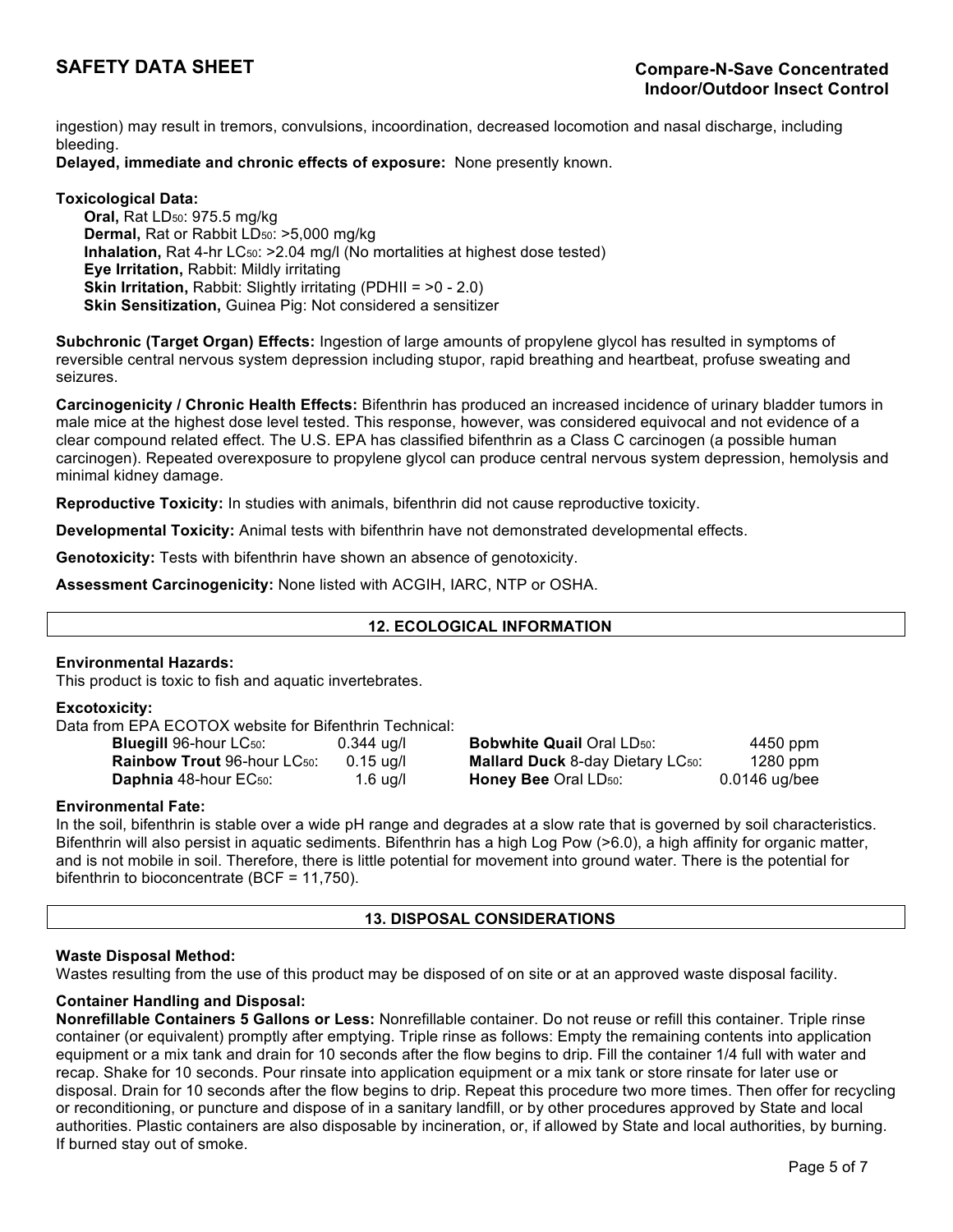# **SAFETY DATA SHEET Compare-N-Save Concentrated Indoor/ Outdoor Insect Control**

**Nonrefillable containers larger than 5 gallons:** Nonrefillable container. Do not reuse or refill this container. Offer for recycling if available. Triple rinse or pressure rinse container (or equivalent) promptly after emptying.

**Triple rinse as follows:** Empty the remaining contents into application equipment or a mix tank. Fill the container 1/4 full with water. Replace and tighten closures. Tip container on its side and roll it back and forth, ensuring at least one complete revolution, for 30 seconds. Stand the container on its end and tip it back and forth several times. Turn the container over onto its other end and tip it back and forth several times. Empty the rinsate into application equipment or a mix tank or store rinsate for later use or disposal. Repeat this procedure two more times. Pressure rinse as follows: Empty the remaining contents into application equipment or a mix tank and continue to drain for 10 seconds after the flow begins to drip. Hold container upside down over application equipment or mix tank or collect rinsate for later use or disposal. Insert pressure rinsing nozzle in the side of the container, and rinse at about 40 psi for at least 30 seconds. Drain for 10 seconds after the flow begins to drip.

**Refillable containers larger than 5 gallons:** Refillable container. Refill this container with pesticide only. Do not reuse this container for any other purpose. Cleaning the container before final disposal is the responsibility of the person disposing of the container. Cleaning before refilling is the responsibility of the refiller. To clean the container before final disposal, empty the remaining contents from this container into application equipment or a mix tank. Fill the container about 10% full with water and, if possible, spray all sides while adding water. Agitate vigorously or recirculate water with the pump for two minutes. Pour or pump rinsate into application equipment or rinsate collection system. Repeat this rinsing procedure two more times.

**Refillable Container:** Refill this container with pesticide only. Do not reuse this container for any other purpose. Close all openings and replace all caps. Contact Ragan & Massey, Inc.'s Customer Service Department at 1-800-264-5281 to arrange for return of the empty refillable container.

# **14. TRANSPORTATION INFORMATION**

Follow the precautions indicated in Section 7: HANDLING AND STORAGE of this SDS.

# **DOT:**

Non Regulated – See 49 CFR 173.132(b)(3)

# **IMDG:**

UN3082, Environmentally Hazardous substances, liquid, n.o.s. (bifenthrin), 9, PG III, Marine Pollutant

# **IATA:**

UN3082, Environmentally Hazardous substances, liquid, n.o.s. (bifenthrin), 9, PG III, Marine Pollutant

# **15. REGULATORY INFORMATION**

#### **U.S. Federal Regulations:**

**TSCA Inventory:** This product is exempted from TSCA because it is solely for FIFRA regulated use.

#### **SARA Hazard Notification/Reporting:**

**Hazard Categories Under Criteria of SARA Title III Rules (40 CFR Part 370):** Immediate, Delayed

#### **Section 313 Toxic Chemical(s):**

Bifenthrin (CAS No. 82657-04-3) - 7.5 – 8.30% by weight in product

#### **Reportable Quantity (RQ) under U.S. CERCLA:**

None specified.

#### **RCRA Waste Code:**

None

#### **State Information:**

Other state regulations may apply. Check individual state requirements.